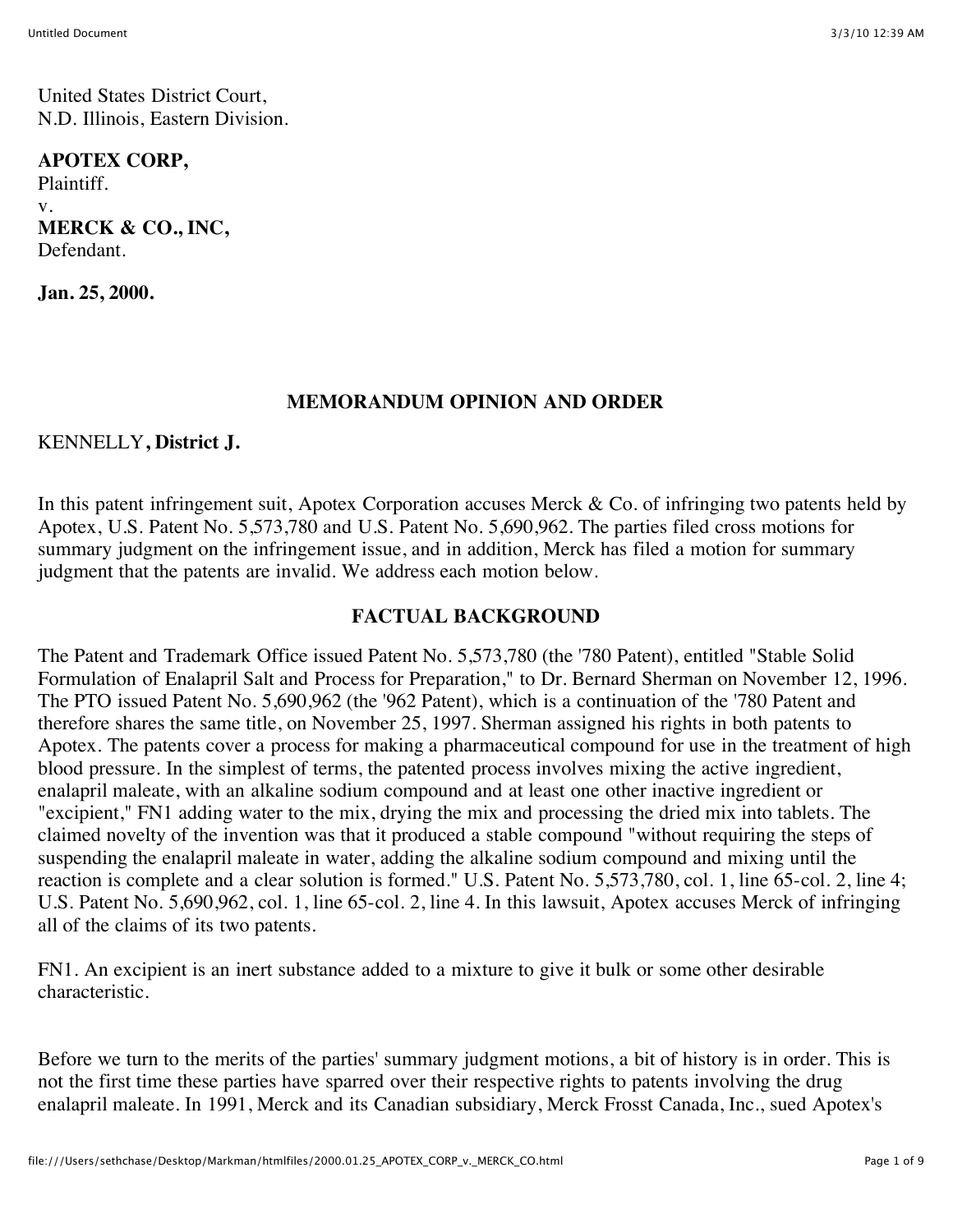Canadian affiliate, Apotex Canada, for infringement of Merck Frosst's patent that claims the drug substance enalapril. The record does not permit the Court to determine whether the Canadian patent Merck sought to enforce in the Canadian litigation covers the same process Apotex attacks in this lawsuit. Nor is it clear what process or product of Apotex's Merck was accusing of infringement in that litigation, though it clearly was not the process covered in the '780 and '962 Patents because Sherman had not yet conceived of that process. But Merck's process for making VASOTEC-the accused process here-was definitely at issue in the Canadian litigation because as part of its case, Merck played a videotape of one of its employees demonstrating the process, and Merck's then vice president of marketing, Brian McLeod, took the stand to narrate the tape and to give a play-by-play of the process.

The outcome of the Canadian litigation is not important for our purposes. However, the trial is relevant here because it set the stage for this lawsuit: Sherman apparently conceived of the patented process within days after McLeod testified about Merck's process.

#### **DISCUSSION**

## **1.** *Applicable Legal Standard*

The Federal Circuit has stated that summary judgment is as appropriate in a patent case as it is in any other case. *See, e.g.,* Avia Group International, Inc. v. L.A. Gear California, Inc., 853 F.2d 1557, 1561 (Fed.Cir.1988). Thus, summary judgment is appropriate when there is no genuine issue as to any material fact and the moving party is entitled to judgment as a matter of law. Fed.R.Civ.P. 56(c). In determining whether there is a genuine issue of fact, we view the evidence and draw all reasonable inferences in favor of the party opposing the motion. *See* Celotex Corp. v. Catrett, 477 U.S. 317, 322-23 (1986); Becton Dickerson & Co. v. C.R. Bard, Inc., 922 F.2d 792, 795 (Fed.Cir.1990). Where cross motions are filed, we apply the same standard, adopting a dual perspective. *See* Stimsonite Corp. v. Nightline Markers, Inc ., 33 F.Supp.2d 703, 705 (N.D.Ill.1999).

# **2.** *The Parties' Cross Motions on Infringement*

Patent infringement occurs if a person makes, uses, offers to sell or sells a patented invention within the United States during the term of the patent. 35 U.S.C. s. 271(a). Infringement exists if every limitation of the patent claims asserted to be infringed (in this case, all of the claims) is found in the accused process. SmithKline Diagnostics, Inc. v. Helena Laboratories Corp., 859 F .2d 878, 889 (Fed.Cir.1988). To determine whether infringement has occurred, we must first define as a matter of law the meaning and scope of each patent claim at issue; then we compare the accused process against the properly construed claims to see whether the claim limitations are met either literally or by a substantial equivalent. *See* Markman v. Westview Instruments, Inc., 517 U.S. 370, 387-91 (1996); Stimsonite, 33 F.Supp.2d at 706-07 (citing Renishaw PLC v. Marposs Societa' per Azioni, 158 F.3d 1243, 1247-48 (Fed.Cir.1998)). To determine the meaning and scope of the patent claims, we look first to the intrinsic evidence-namely, the claims, the specification or written description, and the prosecution history. Vitronics Corp. v. Conceptronic, Inc., 90 F .3d 1576, 1582 (Fed.Cir.1996). If one of ordinary skill in the art can interpret the intrinsic evidence unambiguously, the court looks no further. Id. at 1583.

The principal dispute about claim interpretation in this case is whether Apotex's process requires a "complete" reaction of the active ingredient, enalapril maleate; in other words, whether the patents are limited to those processes in which all of the enalapril maleate is converted to enalapril sodium. Merck argues that the patents require a complete reaction; Apotex argues that they do not. To resolve the dispute,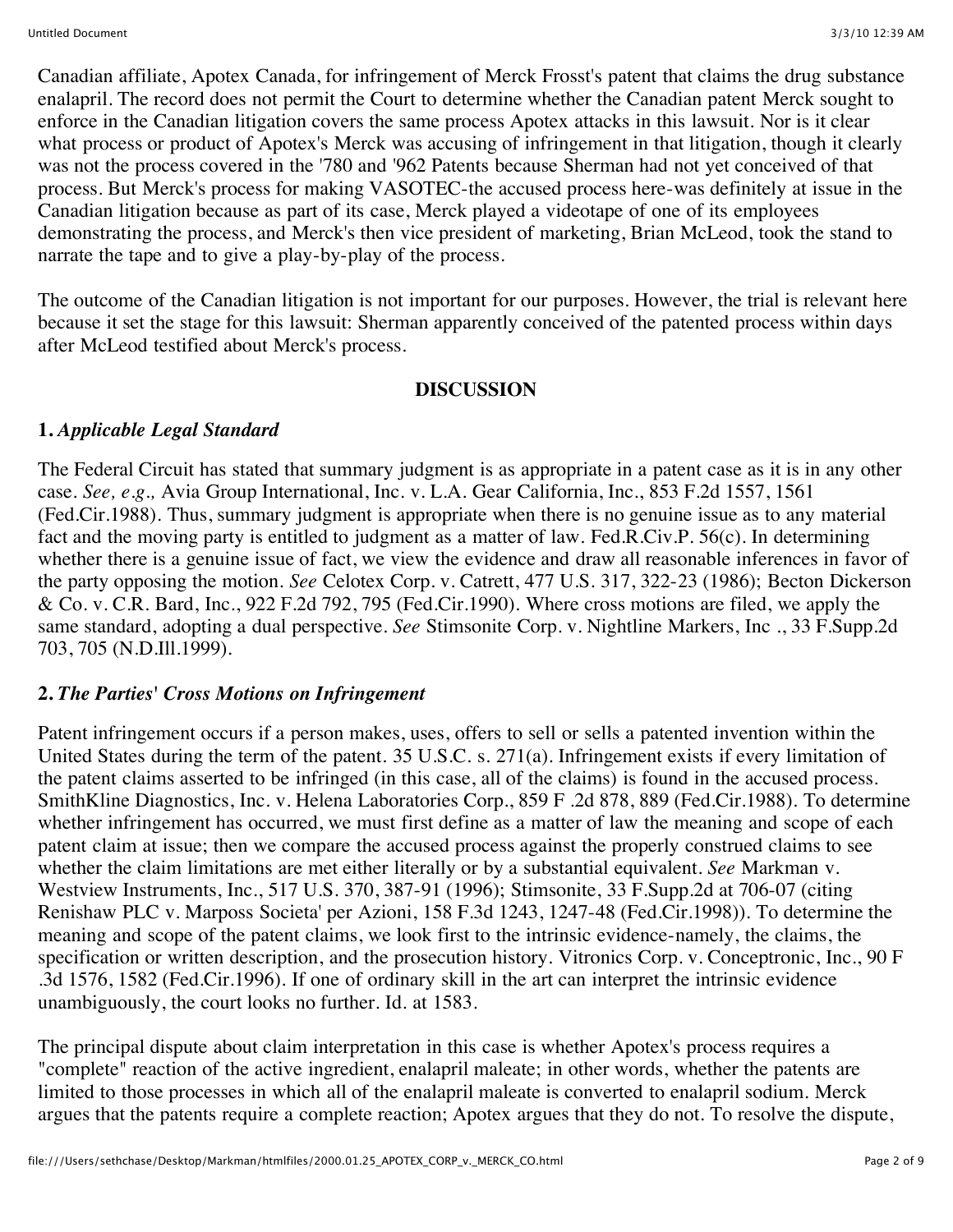we look first to the claims themselves. *See* Pitney Bowes, Inc. v. Hewlett-Packard Co., 182 F.3d 1298, 1305 (Fed.Cir.1999) (claim construction begins with the language of the claims). The '780 Patent claims:

1. A process of manufacture of a pharmaceutical solid composition comprising enalapril sodium, which process comprises the steps of:

(i)(a) mixing enalapril maleate with an alkaline sodium compound and at least one other excipient, adding water sufficient to moisten, and mixing to achieve a wet mass, or

(b) mixing enalapril maleate with at least one excipient other than an alkaline sodium compound, adding a solution of alkaline sodium compound in water, sufficient to moisten and mixing to achieve a wet mass; thereby to achieve a reaction without converting the enalapril maleate to a clear solution of enalapril sodium and maleic acid sodium salt in water.

(ii) drying the wet mass, and

(iii) further processing the dried material into tablets.

2. A process as in claim 1 wherein the alkaline sodium compound is selected from the group consisting of sodium hydroxide, sodium carbonate and sodium bicarbonate.

3. A process as in claim 1 or 2 wherein the excipient is lactose.

4. A process as in any of claims 1 to 3 which further comprises addition of a lubricant.

5. A process as in claim 4 wherein the lubricant is a metal stearate.

6. A process as in claim 5 wherein the metal stearate is magnesium stearate.

7. A process as in any of claims 1 to 6 which further comprises the addition of a disintegrant.

8. A process as in claim 7 wherein the disintegrant is starch.

9. A pharmaceutical solid composition comprising enalapril sodium salt when made by a process according to any of claims 1 to 8. U.S. Patent No. 5,573,780 at col. 5, line 34-col. 6, line 34.

The '962 Patent's claims are identical in all respects relevant to this lawsuit. *See* U.S. Patent No. 5,690,962, col. 5, line 22-col. 6, line 27.

Nothing in the claim language calls for a complete reaction. Claim 1(i)(b)-the only claim to specifically mention the reaction-states that the goal of the patented process is "to achieve a reaction without converting the enalapril maleate to a clear solution of enalapril sodium and maleic acid sodium salt in water." U.S. Patent No. 5,573,780, col. 6, lines 10-12. *See also* U.S. Patent No. 5,690,962, col. 6, lines 5-7 ("to achieve a reaction without converting the enalapril maleate to a clear solution of enalapril sodium and maleic acid in water."). Neither this claim nor any of the other claims speak in terms of a "complete" reaction of the enalapril maleate. Similarly, the specification emphasizes that the reaction is designed to produce stability. *See* U.S. Patent No. 5,573,780, col. 1, lines 23-67; U .S. Patent No. 5,690,962, col. 1, 24-col. 2, line 4. If a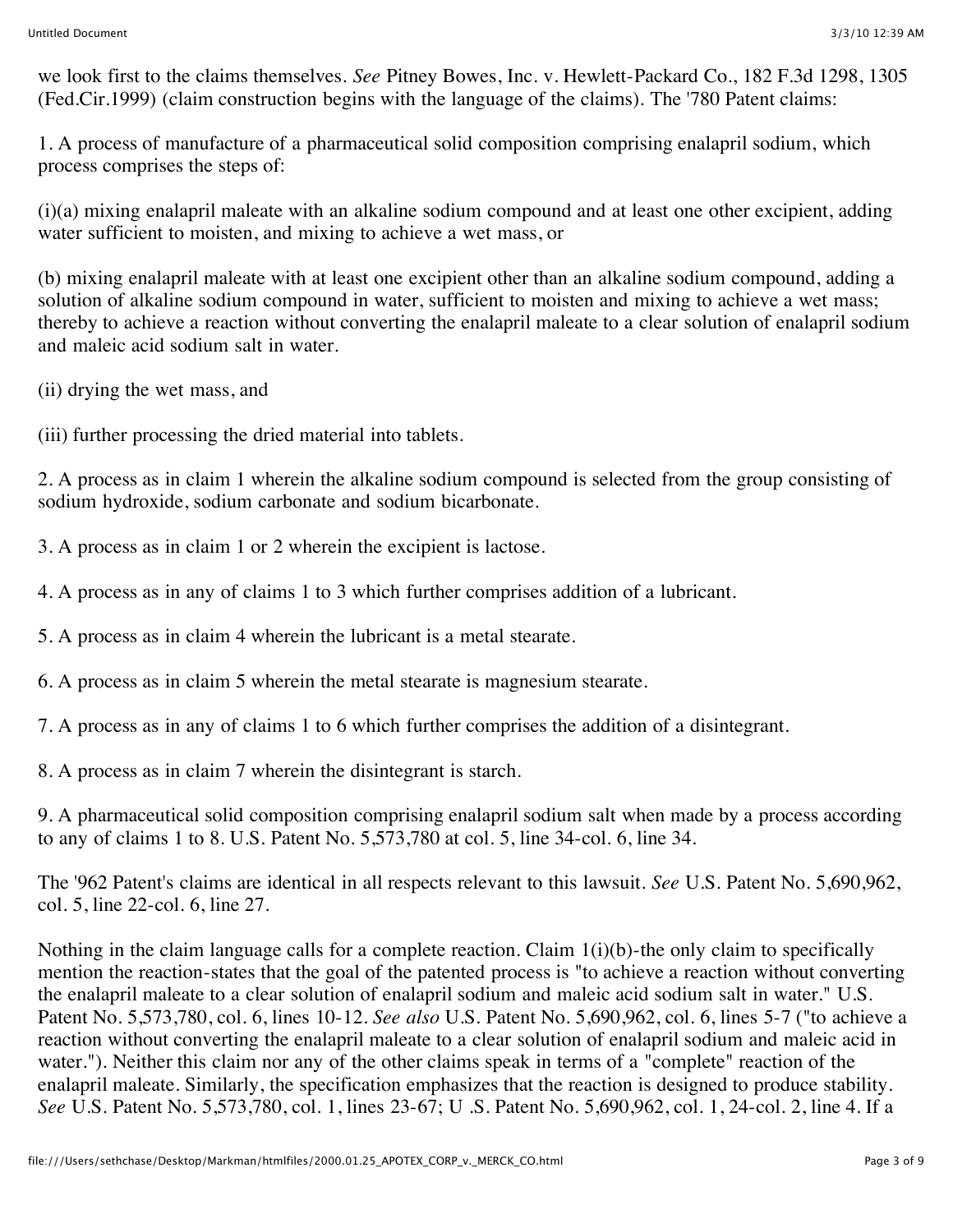process that otherwise reads on the claims achieves stability with a reaction that is less than complete, that process would infringe the patents.

The language on which Merck relies to support its claim construction appears in the specification: "It has been found that so long as the amount of water used is sufficient to render the mass very moist, the acidbase reaction will occur rapidly and will be complete or essentially complete before the drying of the mass in the subsequent drying process is completed." U.S. Patent No. 5,573,780, col. 3, lines 38-42; U.S. Patent No. 5,690,962, col. 3, lines 30-34 (emphasis added). Merck argues that "essentially complete" means "complete." This interpretation is unreasonable because it would require the Court to read "essentially complete" out of the equation. The more reasonable interpretation of that phrase is that it means "virtually complete," that is, "mostly complete but not entirely complete."

Having construed the pertinent claim language, we compare the patented process with the process accused of infringement. During the Canadian infringement litigation, Merck's witness Brian McLeod testified in detail about the process Merck uses to make VASOTEC. McLeod testified that the active ingredient, enalapril maleate, is mixed with "a carrier," "a stabilizer," "a binder" and a "disintegrant." Transcript of McLeod Testimony at 123, 125. Then that mixture is mixed in a "wet granulation" FN2 with water to get "a damp mass" or "a wet mass." Id. at 127. He clarified that by "damp" or "wet mass" he meant that the mixture was "damp but not gooey." Id. He stated that the mass is then spread thinly on trays and placed into a "drying oven" to remove the moisture. Id. at 128. He stated that after the mixture is dried, a lubricant is added-he specifically identified the lubricant as magnesium stearate. Id. He stated that the mixture is then formed into tablets. Id. at 128-29. Finally, he testified that the goal of the process was to make the tablets in a way that "ensure[d] that each tablet will deliver the exact amount of active ingredient." Id. at 125. Thus the only apparent difference between Merck's process, as described by McLeod, and Apotex's process, as described in the claims, is that Merck's process uses "a carrier," "a stabilizer," and "a binder" whereas Apotex's process uses "an alkaline sodium compound and at least one other excipient." If we dig a little deeper, we see that these are really different names for the same things. Interestingly, Apotex's specification uses one of these same words. *See* U.S. Patent No. 5,573,780, col. 1, 15-18; U.S. Patent No. 5,690,962, col. 1, lines 15-18 ("In order to manufacture pharmaceutical tablets, it is necessary to mix the active ingredient with inactive ingredients which may serve as binders ....") (emphasis added). And Merck's product monograph states that, in addition to the active ingredient enalapril maleate, the mix contains the following inactive ingredients or excipients: "lactose, magnesium stearate [the lubricant], sodium bicarbonate and starch [the disintegrant]." Product Monograph for VASOTEC and VASOTEC I.V., at 15 (Oct. 19, 1992). Claim 2 of the patents makes clear that sodium bicarbonate is "an alkaline sodium compound," and Claim 3 of the patents makes clear that lactose is an excipient. U.S. Patent No. 5,573,780, col. 6, lines 16-21; U.S. Patent No. 5,690,962, col. 6, lines 12-16. Thus, Merck's process reads on all of the claims of the '780 and '962 Patents.

FN2. "Wet granulation" is a term used to describe a processing method in pharmaceutical manufacturing in which a solvent (usually water) is used to wet, to the consistency of damp snow or brown sugar, the ingredient being mixed in making a medicinal tablet. Merck's Mem. in Support of Its Summary Judgment Motion on Invalidity, at 3-4.

Merck argues that its process does not infringe the patented process because its process "is not 'wet' enough to meet the 'wet mass' limitation" in Claim 1. Merck's Mem. at 12. The argument is undercut substantially by the fact that McLeod described Merck's "wet mass" the same way Sherman described Apotex's "wet mass."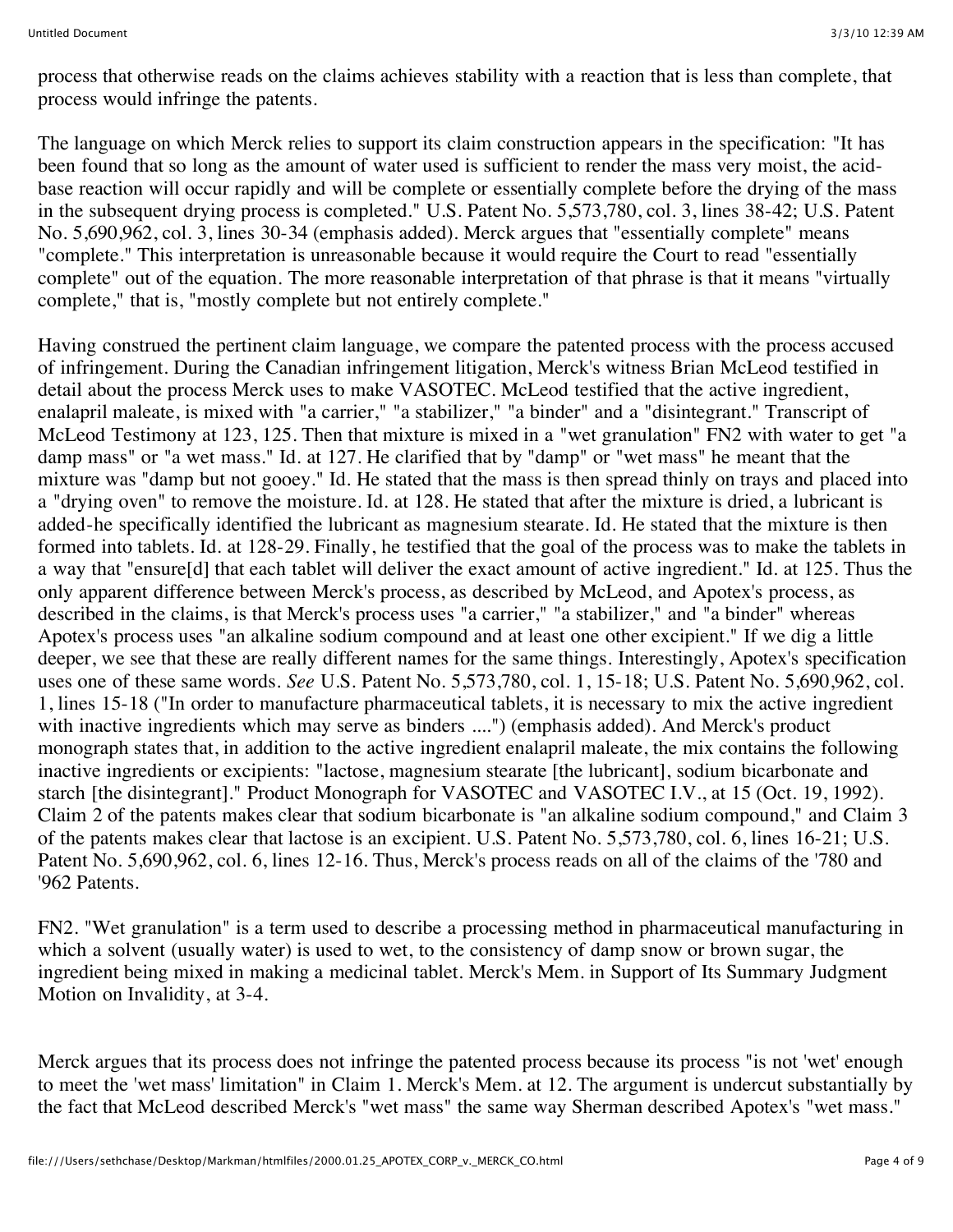But it fails for another reason as well. The claim language is silent as to how much water goes into the mix; the claims do not specify how much water is "sufficient to moisten" or how much water is necessary to "achieve a wet mass." The specification does, however, includes 3 examples of how to achieve the intended result. *See* U.S. Patent No. 5,573,780, col. 3, line 65-col. 5, line 32; U.S. Patent No. 5,690,962, col. 3, line 57-col. 5, line 20. In the first example, the desired "wet mass" was achieved by dissolving 12.2g of sodium hydroxide (an alkaline sodium compound) in 400g of water and then adding that solution to a mixture containing 50g of enalapril maleate and 1660g of lactose monohydrate powder (the other excipient). Id. at col. 4, lines 5-31. In the second example, the desired "wet mass" was achieved by dissolving 32.3g of sodium carbonate in 400g of water and then adding that solution to a mixture containing 100g of enalapril maleate, 1600g of lactose monohydrate powder and 5g of a colouring agent. Id. at col. 4, lines 35-67. In the third example, the desired "wet mass" was achieved by adding 400g of water to a mixture containing 50g of enalapril maleate, 25.6g of sodium bicarbonate and 1650g of lactose monohydrate powder. Id. at col. 5, lines 1-32. Merck's process uses a much lower proportion of water to the enalapril maleate compound than is specified in the specification's examples. The wet granulation in Merck's process is generated by mixing about 12% water by weight as compared with the dry ingredients, whereas, according to Merck, if we did the math in the above examples, we would find that Apotex's process uses at least 23% water by weight. Based on this fact, Merck argues that its process cannot literally infringe the patents. We disagree.

Merck's noninfringement argument would require the Court to read a limitation from the written description into the claims, something we are not permitted to do under the law. *See* Vitronics, 90 F.3d at 1582. It is true that if a particular term in need of definition is used but not defined in the claims, we may look to the specification for such a definition. *See* Renishaw, 158 F.3d at 1248. But even if we were to find that the terms "sufficient to moisten" and "wet mass"-used but not defined in Claim 1-open the door for us to look at the specification for elucidation of those phrases, the specification clearly states that it is not intended to confine the patents' scope. Certainly the examples given clarify what amount of water *may* be "sufficient to moisten" and what combination of ingredients *may* create a "wet mass." The specification expressly states, however, that the examples disclosed are "intended to be illustrative but not limiting of the invention." U.S. Patent No. 5,573,780, col. 3, lines 65-67; U.S. Patent No. 5,690,962, col. 3, lines 54-56. The examples are just that-examples; they do not foreclose the possibility that other proportions would also achieve the intended result. Thus, the fact that Merck uses different amounts of water or different amounts of enalapril maleate or different amounts of any of the other ingredients is of little consequence.

There are no material issues of fact on the infringement issue; the parties' respective processes are what they are. Based on the facts, as described above, the Court finds that Merck's process literally infringes Apotex's patents, that Apotex is entitled to judgment as a matter of law and that Merck is not. Of course, invalidity is a defense to infringement. *See* 35 U.S.C. s. 282 (alleged infringer who can show that the patent asserted against him or her is invalid cannot be liable for infringement); Ever-Wear, Inc. v. Wieboldt Stores, Inc., 427 F.2d 373, 376 (7th Cir.1970) (only valid patents may be infringed). So we must still consider Merck's motion for summary judgment that the patents are invalid.

## **2.** *Merck's Motion for Summary Judgment that Apotex's Patents are Invalid*

This is not the first time Merck has asked the Court to hold Apotex's patents invalid. Merck previously sought summary judgment on the same issue, though on different grounds. In its earlier motion, Merck argued that it was entitled to summary judgment under 35 U.S.C. s. 102(f) because Sherman derived the subject matter of the patents in suit from Merck's process (in other words, Sherman was not the original inventor; Merck was). Subsection (f) provides that a person shall be entitled to a patent unless "he did not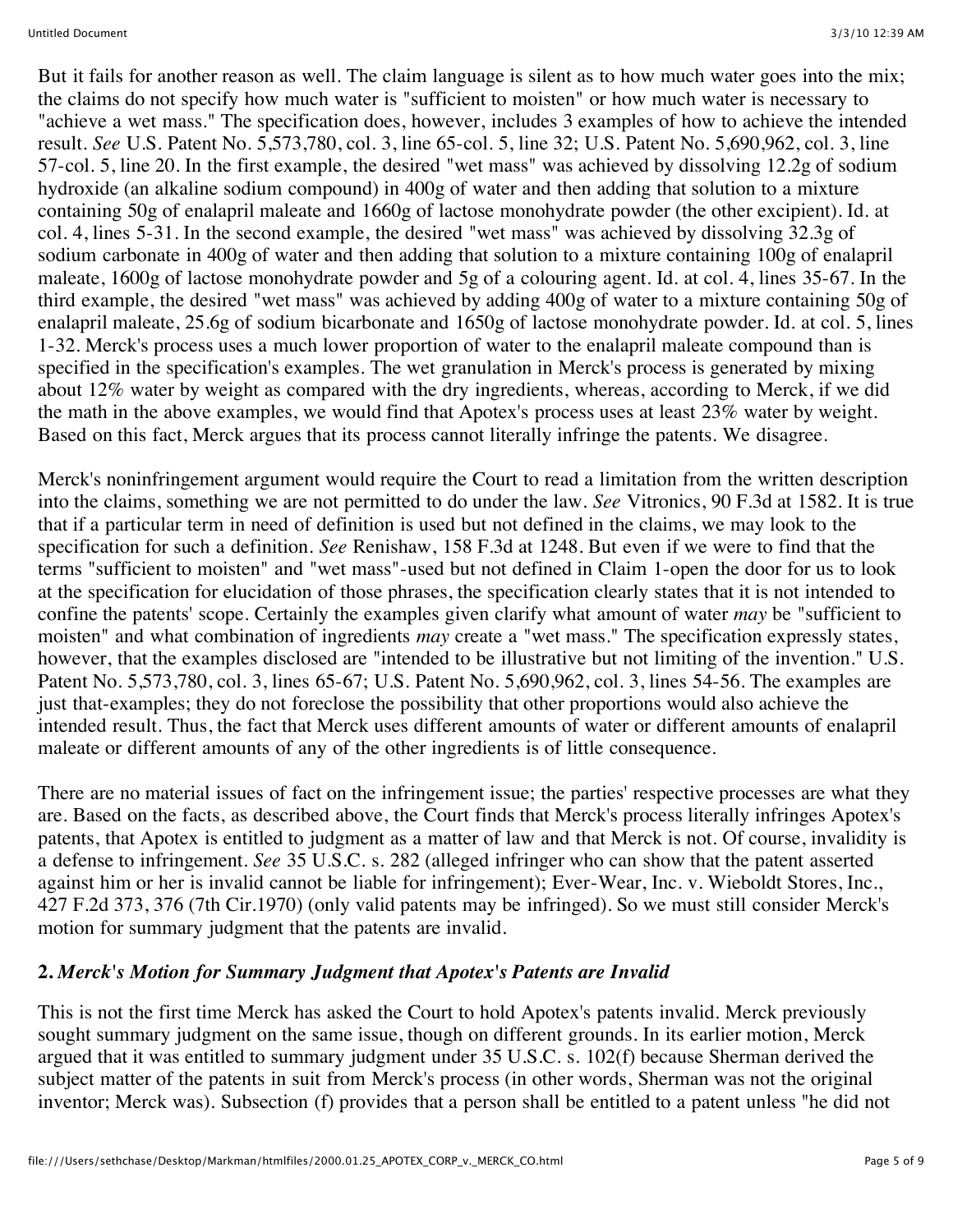himself invent the subject matter sought to be patented." It is a derivation provision, which provides that one may not obtain a patent on that which is obtained-through public information or through communications with the prior inventor-from someone else whose possession of the subject matter is inherently "prior." *See* Oddzon Products, Inc. v. Just Toys, Inc., 122 F.3d 1396, 1401 (Fed.Cir.1997). According to Magistrate Judge Ashman, to whom the case had been referred, both parties agreed "that Merck was the first to conceive the subject matter claimed in the '780 Patent" and that the only question for him to decide was whether Merck's conception was communicated to Dr. Sherman "in a manner that would enable one of ordinary skill in the art to make stable enalapril tablets." Report and Recommendation at 9. Judge Ashman recommended that the Court deny summary judgment because he found an issue of fact as to whether Dr. Sherman concluded on his own that Merck used a wet granulation process to make its tablets (as Sherman claimed) or whether Sherman learned about the process through some communication from Merck (as Merck claimed). Id. at 11. The parties did not object to Judge Ashman's recommendation, and Judge Marovich, to whom this case was previously assigned, accepted it and denied summary judgment. This time around, Merck is attempting to avoid the fact issues identified by Judge Ashman by arguing that it is entitled to summary judgment under 35 U.S.C. s. 102(g), which does not require that the second inventor actually know about the prior invention. *See* E.I. du Pont de Nemours & Co. v. Phillips Petroleum Co., 849 F.2d 1430, 1437 (Fed.Cir.), *cert. denied,* 488 U.S. 986 (1988).

Before deciding whether Apotex's patents are invalid under 35 U.S . C. s. 102(g), we must quickly address Apotex's argument that this section "requires acts in the United States" and does not apply because Merck's public disclosure of its process took place in Canada. Section 102(g) provides as follows:

[a] person shall be entitled to a patent unless ... before the applicant's invention thereof the invention was made in this country by another who had not abandoned, suppressed, or concealed it.

By its plain language, the statute requires only that the process is invented in the United States, not that the process be employed or disclosed in the United States after being invented. *See also* Paulik v. Rizkalla, 760 F.2d 1270, 1278 (Fed.Cir.1985) (Rich, J., concurring). Judge Rich, who was intimately involved in drafting s.  $102(g)$ , explained that one of the earlier versions of the statute required more of the inventor's activities to occur in the United States; specifically, it required that the prior invention be "made in this country by another who had not abandoned it and who was using reasonable diligence in this country in reducing it to practice ...." Paulik, 760 F.2d at 1278 (Rich, J., concurring). That language was taken out in favor of the current version, which requires only that the invention be made in this country and not abandoned, suppressed or concealed-in any country. *Id.* The undisputed record evidence shows that Merck's scientists invented the accused process and reduced it to practice at Merck's lab in West Point, Pennsylvania. In short, section  $102(g)$  does apply, and we now consider the consequences of that application.

A patent is presumed to be valid. 35 U.S.C. s. 282. The party challenging the patent's validity must show, by clear and convincing evidence, that the patent is invalid. Checkpoint Systems, Inc. v. United States International Trade Commission, 54 F.3d 756, 761 (Fed.Cir.1995); Hybritech, Inc. v. Monoclonal Antibodies, Inc., 802 F.2d 1367, 1375 (Fed.Cir.1986), *cert. denied,* 480 U.S. 947 (1987). Thus, Merck must prove by clear and convincing evidence that Apotex's patents are invalid. Because it is asserting invalidity under 35 U.S.C. s. 102(g), Merck must prove by clear and convincing evidence that: (1) Merck invented its process within the United States before Sherman invented his process; and (2) Merck neither abandoned, suppressed nor concealed its invention.

The parties agree that Merck invented the allegedly infringing process long before Sherman conceived of the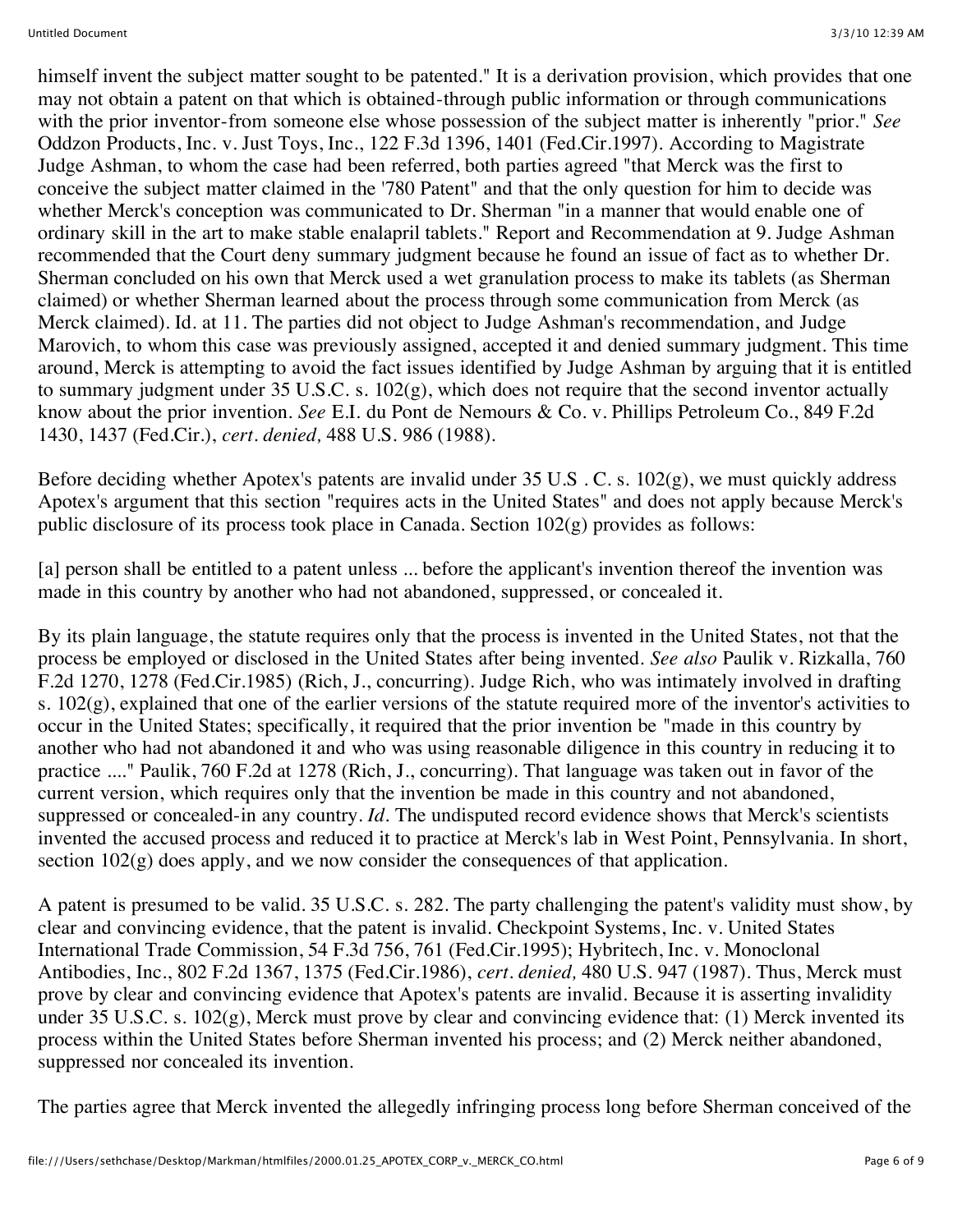idea. Apotex admits that Merck's scientists developed the process at its West Point, Pennsylvania facility in the early 1980s. Apotex further admits that Sherman conceived of the idea for the patented process some time after March 30, 1994 and before April 19, 1994 and that his invention was first reduced to practice on April 19 or within a few days thereafter. Thus the first element of Merck's defense is satisfied. Moreover, the evidence does not suggest, and Apotex does not contend, that Merck abandoned the process; indeed, the evidence establishes that Merck has been using its process continuously since at least 1983. Thus, under 35 U.S.C. s. 102(g), the only question for the Court is whether Merck suppressed or concealed its invention at the time Sherman allegedly conceived of the process.

The purpose of our patent law is to "advanc[e] the useful arts" and "technological innovation"; "to encourage innovation and its fruits." Paulik, 760 F.2d at 1276. "As implemented by the patent statute, the grant of the right to exclude [others from making a particular product or using a particular process] carries the obligation to disclose the workings of the invention, thereby adding to the store of knowledge without diminishing the patent-supported incentive to innovate." Id. Section 102(g) fits into this scheme by encouraging "prompt public disclosure of an invention by penalizing unexcused delay or failure of a first inventor to share the 'benefit of the knowledge of [the] invention' with the public after the invention has been completed." Checkpoint Systems, 54 F.3d at 761 (quoting Paulik, 760 F.2d at 1280 (Rich, J., concurring)). Priority under this section goes to "the 'first' inventor in law, regardless of fact." Paulik, 760 F.2d at 1281 (Rich, J., concurring). To determine priority, we ask not only who first conceived of the invention, but also "whether the facts as to what was or was not done lead to the legal conclusion of 'suppressed, or concealed." ' Id. at 1280. *See also* Fujikawa v. Wattanasin, 93 F.3d 1559, 1567 (Fed.Cir.1996). Suppression or concealment may be intentional, as when the prior inventor "designedly, and with the view of applying it indefinitely and exclusively for his own profit, withholds his invention from the public." Paulik, 760 F.2d at 1273 (quoting Kendall v. Winsor, 62 U.S. (21 How.) 322, 328 (1858)). Or suppression or concealment may be inferred from the facts of the particular case, where for example, an inventor delays "too long" in filing a patent application. *Fujikawa,* 93 F.3d at 1556 (citing Paulik, 760 F.2d at 1273).

In *Paulik,* the Federal Circuit inventoried the decisions involving suppression or concealment under section  $102(g)$ . After briefly discussing the cases, the court summarized the law as follows:

The decisions applying section  $102(g)$  balanced the law and policy favoring the first person to make an invention, against equitable considerations when more than one person had made the same invention: in each case where the court deprived the de facto first inventor of the right to the patent, the second inventor had entered the field during a period of either inactivity or deliberate concealment by the first inventor. 760 F.2d at 1275.

This case simply does not fit that mold. Certainly Apotex cannot accuse Merck of inactivity; by 1994, when Sherman conceived of the patented process, Merck had been continuously using its process to make VASOTEC tablets and it had been selling its product in the commercial markets for more than a decade. In 1993 alone Merck had more than \$150 million in VASOTEC sales.

Nor do the facts of this case suggest that Merck deliberately suppressed or concealed its invention. The test for suppression or concealment under s.  $102(g)$  is whether within a reasonable time after completion of the invention, the prior inventor took steps to make its invention publicly known. Levi Strauss & Co. v. Golden Trade, S.r.L., Nos. 92 Civ. 1667(RPP), 90 Civ. 6291(RPP), 90 Civ. 6292(RPP), 1995 WL 710822, at (S.D.N.Y. Dec. 1, 1995) (citing International Glass Co. v. United States, 408 F.2d 395, 403 (Ct.Cl.1969)).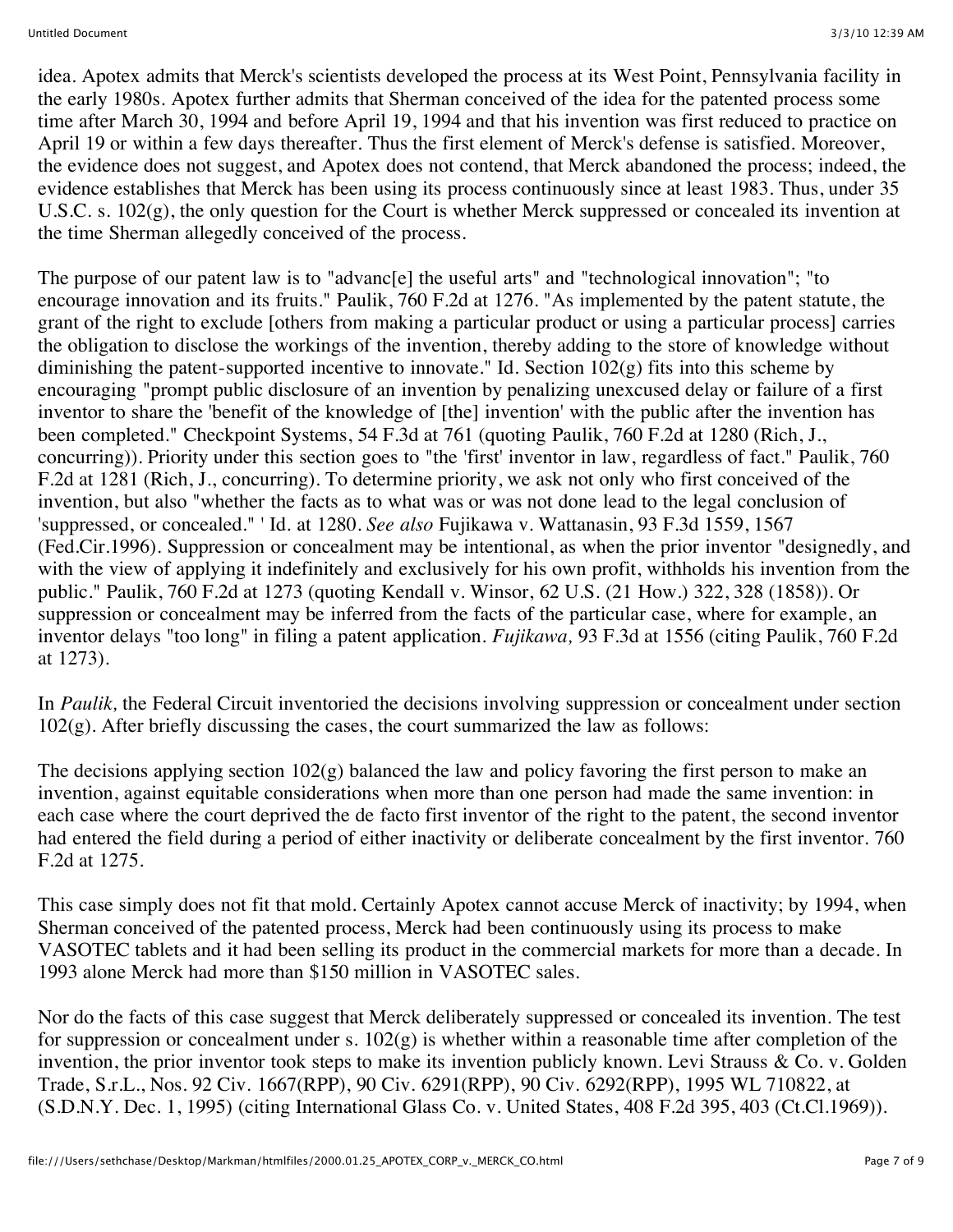*See also* Checkpoint Systems, 54 F.3d at 763 (no suppression or concealment if public promptly received the benefit of knowledge of first inventor's product). "Possible steps [to make the invention publicly known] include filing a patent application, describing the invention in a publicly disseminated document, and using the invention publicly." Levi Strauss, 1995 WL 710822, at \*18. Merck prepared and distributed widely its product monograph, which describes its VASOTEC tablets and gives a list of the ingredients used to make the tablets, as well as the chemical name, the structural formula, the molecular weight and the composition. Merck distributed more than 30,000 copies of the monograph in 1993 alone. Merck also described its product in the *Dictionnaire Vidal,* a French language pharmaceutical dictionary, and it disclosed the process for making VASOTEC tablets at the Canadian infringement trial-significantly, without seeking any kind of a protective order or other means of limiting disclosure of the process to the general public. Merck also used its invention publicly, selling the fruits of the invention in mass quantities in the commercial markets. Taken together, these facts clearly and convincingly establish that Merck did not intentionally suppress or conceal its invention.

In opposition to Merck's motion, Apotex has argued that Merck suppressed and concealed its invention to keep others from breaking into the enalapril maleate tablet market. Yet, Apotex offers no evidence to back up this claim. Apotex can point only to the fact that Merck never filed a patent application, and this alone is not sufficient to support a finding of deliberate suppression or concealment. *See* E.I. du Pont, 849 F.2d at 1437 (failure to file patent application does not by itself constitute suppression or concealment).

Apotex argues that the way in which Merck disclosed its process was not sufficient to show a person of ordinary skill in the art how to duplicate the process. The Court disagrees. As described above, Brian McLeod's testimony and the accompanying videotape explained the process in detail. And to the extent McLeod failed to specifically name any of the ingredients used in the process, Merck's product monograph and the *Dictionnaire Vidal* were available to fill in any blanks. Apotex also argues that Merck's evidence of disclosure does not satisfy s. 102(g) because the disclosure was not made in a single written publication. But s. 102(g) does not require *disclosure* at all, let alone disclosure in a particular form. It requires, as we have already noted, that the invention not be abandoned, suppressed or concealed. Written public disclosure is just one possible way to demonstrate that an invention has neither been abandoned, suppressed or concealed.

Finally, Apotex argues that Merck lied to the Food & Drug Administration in its new drug application (NDA) for Tablets VASORIL (Enalapril Maleate, MSD) dated September 15, 1983. Apotex argues that in section 7 of the NDA, Merck listed the *starting* ingredients for these tablets when it should have listed the ingredients in the final composition of the tablets. Merck did this, according to Apotex, to hide the fact that a reaction occurs in the tableting process because, if Merck had disclosed the end product's ingredients, the FDA "would have been alerted to the fact that a chemical reaction had occurred and [the FDA reviewer] would have probed Merck as to the tableting process." Apotex's Mem. in Opposition to Merck's Summary Judgment Motion, p. 15. Even if we accept Apotex's allegations as true, we fail to see how this bears on the issue of suppression or concealment. To the extent Apotex is implying that in 1983 Merck was hiding the fact that its process involved reacting enalapril maleate to form a more stable enalapril sodium compound, that time frame is irrelevant. The relevant time frame for purposes of s.  $102(g)$  is when the later inventor conceives of his invention-in this case, some time between March 30, 1994 and April 19, 1994. By that time, Merck had fully disclosed the ingredients and the process. Plus, even Apotex's witnesses agreed that any chemist who knew the ingredients and knew that the process involved adding water to the mix would automatically know that a reaction of the enalapril maleate occurred. Dr. Richard McKeag, a scientist who worked with Dr. Sherman at Apotex Canada, testified that "[i]t was so simple that it was obvious; any